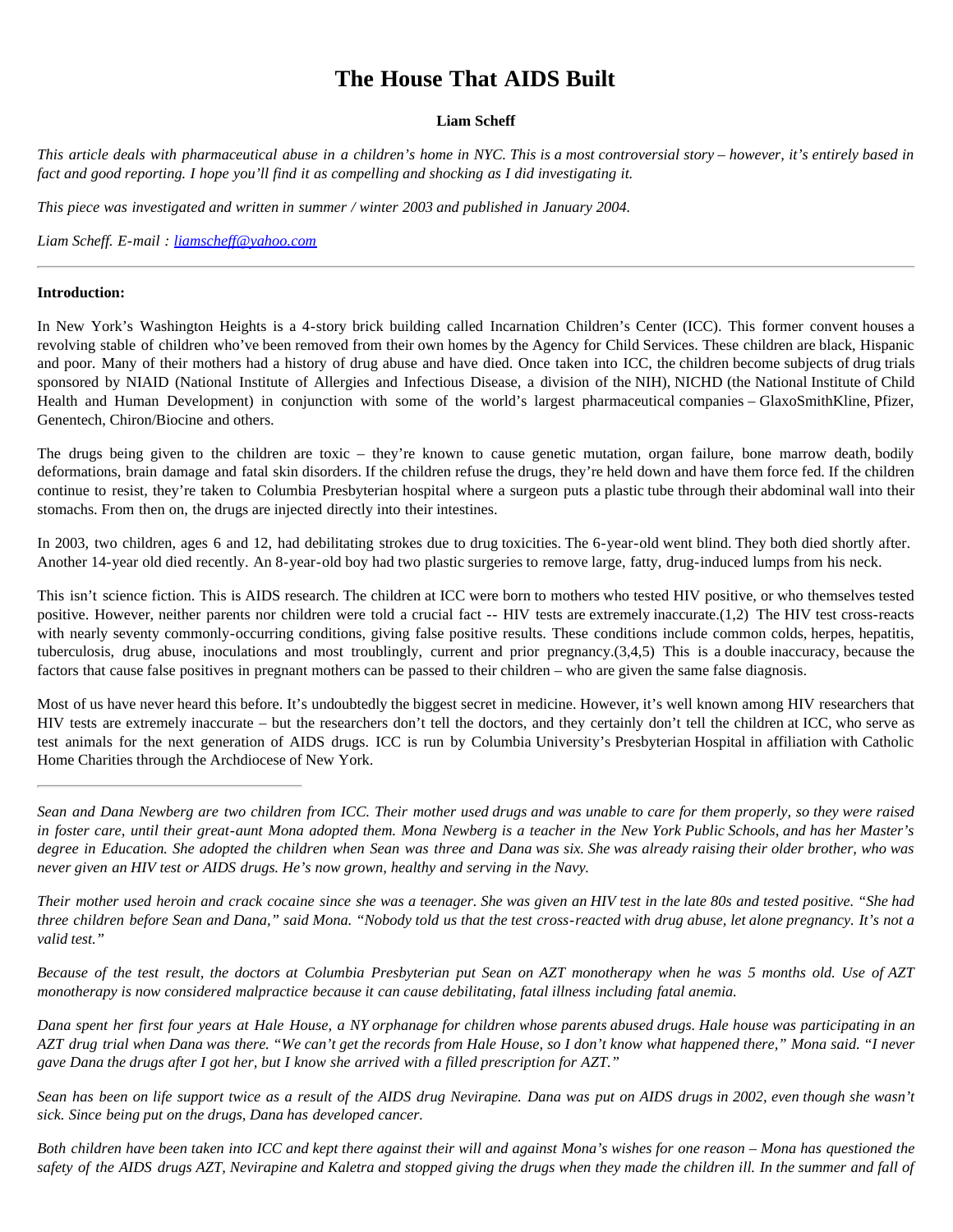*2003, I visited Mona, Sean, Dana and ICC. I spoke with Mona about her experience and her decision. (The names of Sean, Mona and Dana are aliases which they requested to protect their identities, but their stories are accurate and unaltered).*

### **Liam Scheff: What led you to question the safety of the drugs?**

**Mona**: When I first got Sean at three years old, he was a vegetable. He'd never eaten solid food. He had a feeding tube that went through his nose into his stomach. AIDS medications change the taste buds. AZT, especially, makes it so kids can't stand the taste of food and won't eat. The nurses fed Sean AZT, Bactrim and six cans of Pediasure a day through this tube, which stayed in his stomach for over two years. Nobody ever bothered to change it.

When I got Sean, I continued to give him the drugs as prescribed for about 5 months. But after each spoonful, he got weaker. I thought, wait a minute – this stuff is supposed to be making him better, why is he getting worse?

Sean had night sweats and fevers 24 hours a day. He had no energy. He couldn't play. He couldn't get up for ten minutes without lying down. Nurses came regularly to give him blood infusions to manage the AZT anemia. After the infusions, he'd be nearly comatose for two days. He was like a limp doll.

Every time I gave Sean the drugs, he got weaker and sicker. I didn't know what to do but I didn't want him to die. So I stopped everything that appeared to be killing him. I stopped the AZT. I stopped the Bactrim. I stopped the nurse from coming to give the infusions.

It wasn't immediate, but Sean started to improve. His fevers subsided. He could eat. He gained weight. Within a couple months, he was actually running and playing with the other children. Sean was born with a chronic lung condition because of his mother's drug use, but even his lungs improved. I couldn't believe it. When Sean was born, the doctors told his mother that he was going to die. They told her to buy a coffin for him. He barely survived. When I took him off the drugs, he was healthy for the first time in his life.

I was so happy, I told everyone - including the doctors and nurses - what had happened. I didn't know not to. When the hospital found out I wasn't giving him the drugs, they contacted Agency for Child Services (ACS). An ACS worker came to my door, and told me I had to register the kids with an infectious disease doctor – Dr. Howard at Beth Israel. I was taking Sean and Dana to a Naturopathic MD, and they were both healthy and strong. I told them that we had a doctor. They said, "Too bad, you have to see Dr. Howard now."

Howard was terrible for the children. He ignored the only thing that actually bothered Sean – his lung condition, and insisted that he go on a new drug for HIV. He said, "There's a new miracle drug. It just came on the market. I guarantee if you give it to Sean, you'll watch the miracle happen".

### **LS: What was the miracle drug?**

**Mona:** Nevirapine. Howard put Sean on Nevirapine. Sean's health immediately deteriorated. He got sicker, his lungs congested, he lost weight, his cheekbones sunk, his liver and spleen started to go. Six months after he went on Nevirapine, he had complete organ failure. He was on life support for two weeks at Beth Israel Hospital. Then I did some research on Nevirapine, and found out that it caused organ failure and death. When Sean finally got out of the hospital, Howard discharged him on hospice care. Six months earlier, he was healthy. Now they were telling me to prepare for his death.

Once I got him home, I stopped giving Sean the Nevirapine, and he was able to eat again. He started to gain some weight back. Sean was so weak after being on life support, with all those tubes in him. He'd gotten so thin. But he finally started to recover. When I took Sean to Dr. Howard, he was always surprised to see that Sean was improving. Howard would ask me, "Are you sure you're giving him the medication, Mrs. Newberg?"

### **LS: In times of improvement, he suspected that you weren't giving Sean the Nevirapine?**

**Mona:** Right. He only worried when Sean wasn't sick! AIDS doctors always think there's something wrong if you're not dying.

After that Howard started keeping Sean in the hospital for longer periods of time for the lung problems we used to treat at home. Howard kept Sean for 25 days and fed Sean the Nevirapine himself. Sean ended up back in intensive care with organ failure. He was placed on life support for two weeks. He got a hospital staph infection because Howard wouldn't let him leave. He was eight years old, and just wanted to come home.

A month later, the hospital finally discharged him. Then ACS called me for a meeting. The ACS worker told me I should put Sean into Incarnation Children's Center until he was stronger. They told me that ICC was this wonderful place. They said in four months he'd be strong enough to come back home. ICC took Sean off the Nevirapine and put him on Viracept, Epivir, Zerit and Bactrim. Sean improved off the Nevirapine, but the new drugs definitely made him sick – just not as badly. He had trouble walking, and his arms and legs got even thinner.

I visited Sean at ICC for five months. Then, when I wanted to bring him home, they said, "We don't recommend that Sean leave here. You have a reputation for not giving meds."

### **LS: ICC refused to let Sean come home?**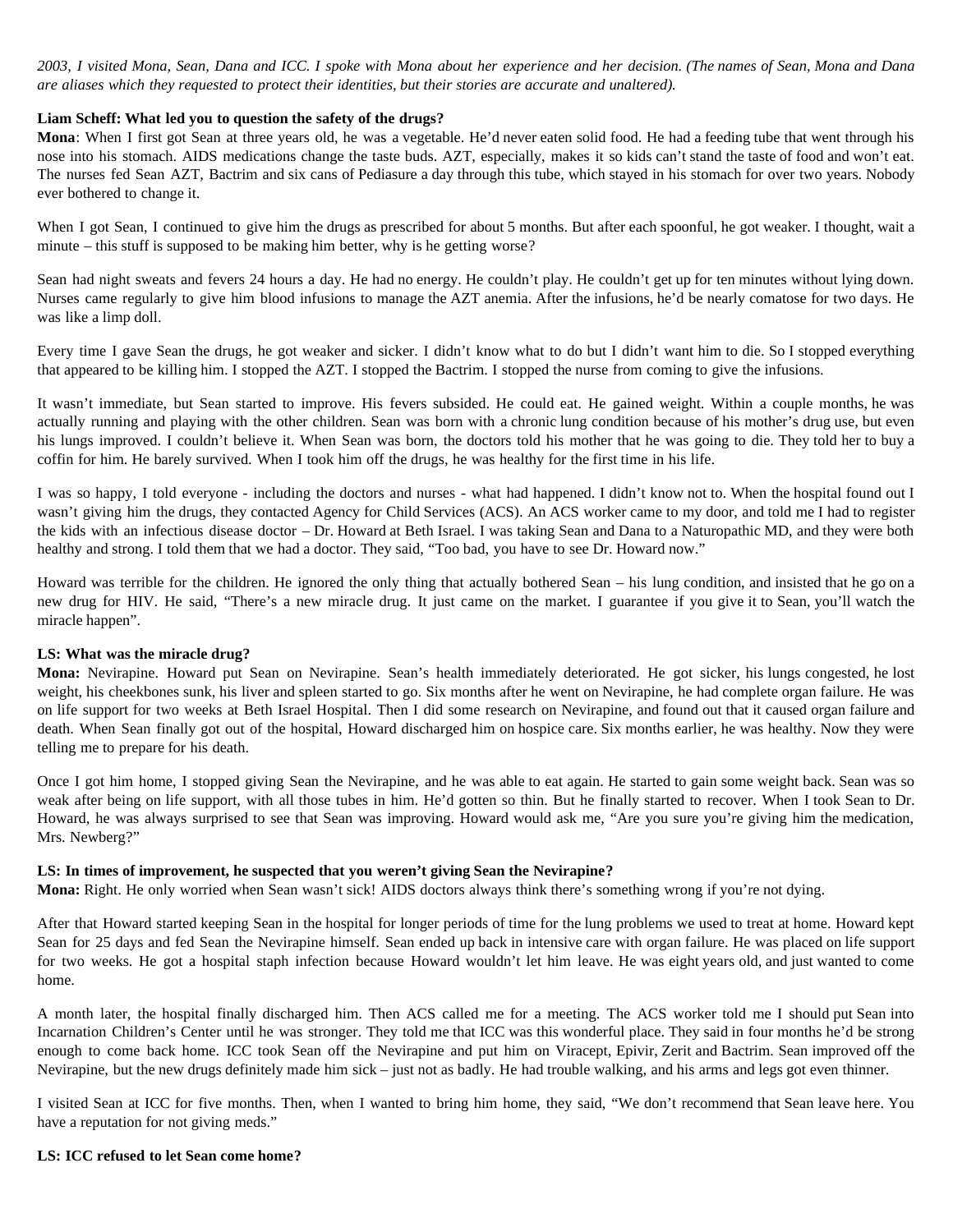**Mona:** Right. They kept him for a year and a half. I had to get a lawyer to get him out.

### **LS: What was it like for Sean at ICC?**

**Mona:** There were children in wheelchairs, on crutches, with deformations. There were AZT babies. Their heads have a different shape, with the eyes spaced wide and sunken in. The drugs cause severe developmental problems. Many children have misshapen, weak limbs and distended bellies. Many are learning disabled. The kids at ICC are constantly medicated with all kinds of drugs. When children refuse the drugs the nurses hold them down and force feed them. Sean wanted to get the hell out of there.

During my visits I noticed that many children at ICC were walking around with tubes hanging from their undershirts, and I wondered what they were. Then one day, I saw the nurse come in with a whole tray of medications and syringes, and I watched her inject this medication into the tubes coming out of their stomachs. I couldn't believe it. I thought, my god, what's going on here?

Every child who had a stomach tube took their medication that way, from the three-year-olds to the teenagers. It horrified me. I couldn't understand it. When I found out what was being done, I thought, surely this must be illegal. There's no way they could be doing this legally.

I expressed my concerns to Sean's ACS case worker. I said, "Do you know what they're doing to those kids in there? This reminds me of Nazi Germany." He said, "They're doing wonderful things for these children." I called Albany, the state capital, and talked to Dan Tietz at the New York State Department of Health's AIDS Institute. He said, "What are we going to do if these little children refuse to take the medication? How are we going to save their lives if we don't perform this operation?"

### **LS: Who performs this operation?**

**Mona:** The children are sent to Columbia-Presbyterian for the operation. The surgeons there do it.

I was at ICC one day, and saw a fourteen-year old boy named Daniel refusing the pills. I actually saw him run from the nurse when she came to give him his medication. He said, "The medication makes me sick and I don't want to take it." His aunt was there, and she said, "The medication makes him very ill."

The ACS case worker, Wendy Wack, came in, and said to the aunt very clearly, "Daniel has refused to take his medication. We've changed it three times and he's still refusing. Now, the only thing left is the operation." She said, "If you refuse the operation, we'll call Agency for Child Welfare – and take Daniel away from you." His aunt signed, and they took Daniel away. When he came back a few weeks later, he had a tube in his stomach.

### **LS: Does Sean have the tube?**

**Mona:** No. He doesn't want that tube in his stomach. He's been there long enough to know you get the tube if you say no to the medication. He's terrified, so he never refuses the drugs.

The children at ICC who don't have the tubes tend to be a whole lot healthier and live a whole lot longer than the ones with the tubes.

I was talking to a boy named Amir. He's 6. His stomach was so swollen. He said, "My stomach is swollen, it got big." He said, "They cut me," and he showed a little cut on his side. He's had a tube for a long time. Amir was an AZT baby. His face has that wider shape. He also has lypodystrophy from the drugs. He has huge fat lumps on his back and neck. They've taken him away for surgery twice but the lumps grow back.

Sean's little friend Jesus just died. He was 12. He had a tube. He had a stroke from the drugs. There was a little girl, Mia. She had a tube. She had a stroke and went blind. She died recently too. Carrie, a 14-year-old girl died last year. She had a tube. There's a three-year-old, Patricia. She's had a tube since she arrived. She's going home with it in her. I don't think she's going to make it.

I used to talk with the child care workers about the drugs. I got to know all of them and they were all very friendly with me. I said, "These drugs are killing the children." They said, "We know."

### **LS: They agreed with you?**

**Mona:** Yes, but what can they do, they just take care of the kids. The doctors and nurses give the medication. Telling the doctors that the drugs make you sick doesn't do anything. They just stare at you blankly. They don't care. Compliance is the main goal of ICC. All the kids in ICC come from families who've failed to comply with the drug regimen.

### **LS: ICC is part of a national program running AIDS drug trials. Have you ever signed a waiver permitting them to use your children in a drug trial?**

**Mona:** No, never. But ACS has signed for me when I didn't want to give Sean drugs. When I said, "No," the ACS case worker grabbed the form and said, "I'll sign it. You don't need to." They're always switching medications – they never ask me if it's okay.

Right now, most of the kids at ICC are on Kaletra. Kaletra was on fast-track approval. It was released before testing was complete. But they do know something about Kaletra. It causes cancer. It says on the label, that this drug causes cancer in test animals.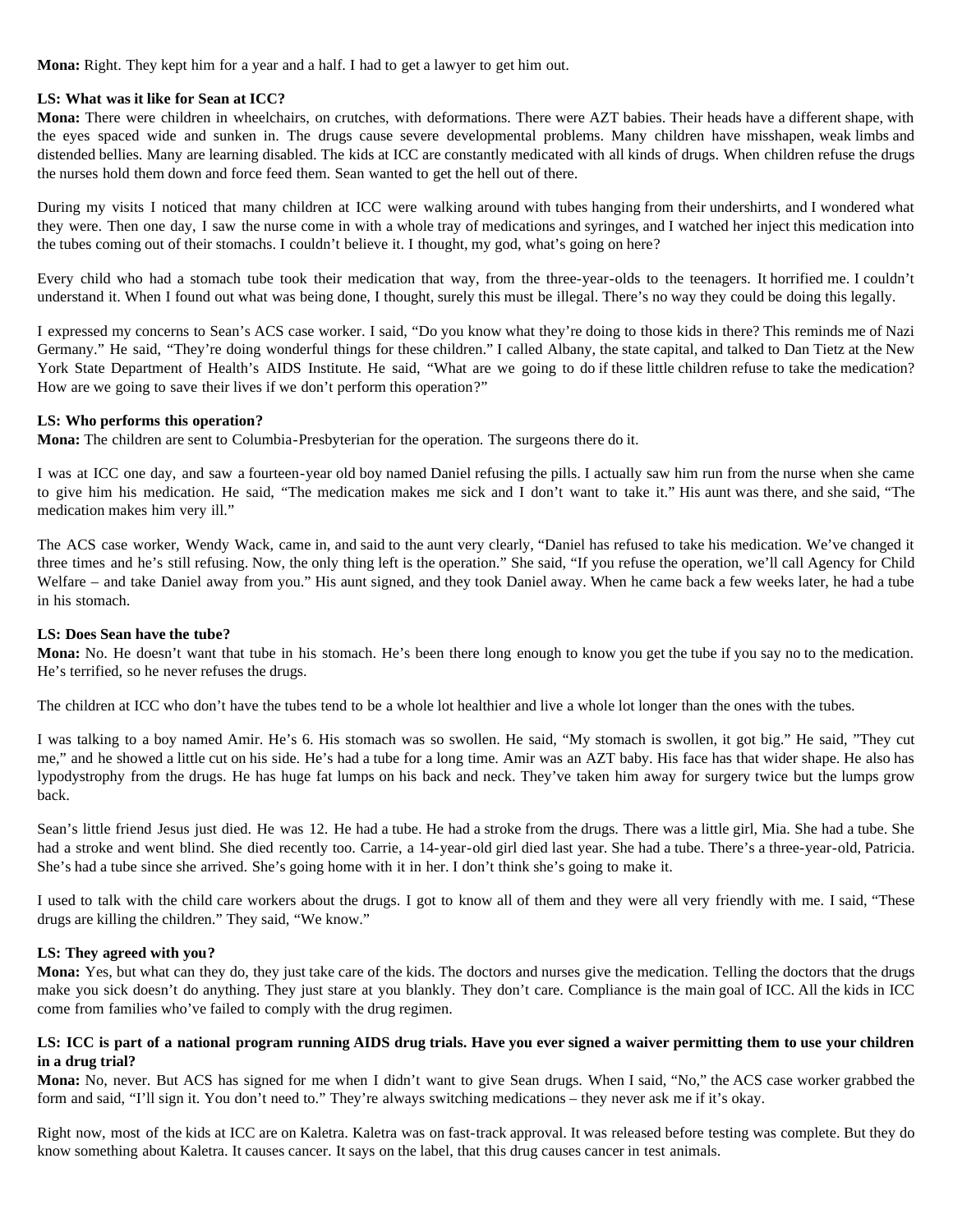I fought for a year to get Sean home. ICC wanted to put him in a foster home where someone would be paid to feed him the drugs every day. I got a lawyer and we finally got Sean out of there. My lawyer was able to get Sean's ICC medical records. He told me, "Sean was tortured at Incarnation. He was tortured."

### **Photos from ICC**





*Drugs used in clinical trials conducted at ICC, Columbia Presbyterian and at hundreds of participating hospitals in pediatric AIDS clinics nationwide:*

| <b>Drug</b>                     | <b>Drug</b><br>Company | <b>Known Toxicities</b><br>(manufacturer's label)                                                                                                                                                                                                                                                                                                                                                                                                                                                                                                                                                                   | <b>Therapeutic Value</b><br>(manufacturer's label)                                                                                                |  |
|---------------------------------|------------------------|---------------------------------------------------------------------------------------------------------------------------------------------------------------------------------------------------------------------------------------------------------------------------------------------------------------------------------------------------------------------------------------------------------------------------------------------------------------------------------------------------------------------------------------------------------------------------------------------------------------------|---------------------------------------------------------------------------------------------------------------------------------------------------|--|
| <b>Retrovir</b><br>(AZT)        | GlaxoSmithKline        | "Retrovir (AZT) has been associated with "Retrovir is not a cure for<br>hematologic toxicity [blood toxicity], including HIV infection."<br>neutropenia [anemia] and severe anemia"<br>"Prolonged use of Retrovir has been associated<br>with symptomatic myopathy [muscle wasting]."<br>"Lactic acidosis and severe hepatomegaly [liver    "The<br>swelling] with steatosis [fat degeneration], consequences of in utero<br>including <b>fatal cases</b> , have been reported with the <b>and</b> infant exposure to<br>use of nucleoside analogues [Retrovir, Epivir, Retrovir<br>Zerit] alone or in combination" | "The long-term effects of<br>Retrovir are unknown at<br>this time."<br>long-term<br>are<br>unknown,<br>including the possible risk<br>of cancer." |  |
| Epivir<br>(3TC,<br>Lamivudine)  | GlaxoSmithKline        | (see above)<br>"Parents or guardians should be advised to " <b>EPIVIR</b> is not a cure for<br>monitor <b>pediatric patients</b> for<br>signs<br>symptoms of pancreatitis."                                                                                                                                                                                                                                                                                                                                                                                                                                         | and <b>HIV</b> infection."<br>"Patients should be advised<br>that the long-term effects<br>of EPIVIR are unknown at<br>this time."                |  |
| <b>Zerit</b><br>(Stavudine)     |                        | (see above)<br>BristolMeyersSquibb "Fatal lactic acidosis has been reported in "Zerit will not cure your<br>pregnant women who received the combination HIV infection"<br>with other <b>There</b><br>of Didanosine<br>Stavudine<br>and<br>antiretroviral agents."                                                                                                                                                                                                                                                                                                                                                   | limited<br>is<br>information on the long-<br>term use of Zerit"                                                                                   |  |
| <b>Viramune</b><br>(Nevirapine) | Boeringer-Ingelheim    | "Patients should be informed of: the possibility of <b>"Viramune is not a cure"</b><br>severe liver disease or skin reactions associated for HIV-1 infection."<br>with Viramune that may result in death."<br>"Severe, life-threatening and in some cases fatal<br>hepatoxicity [liver damage], including hepatic                                                                                                                                                                                                                                                                                                   |                                                                                                                                                   |  |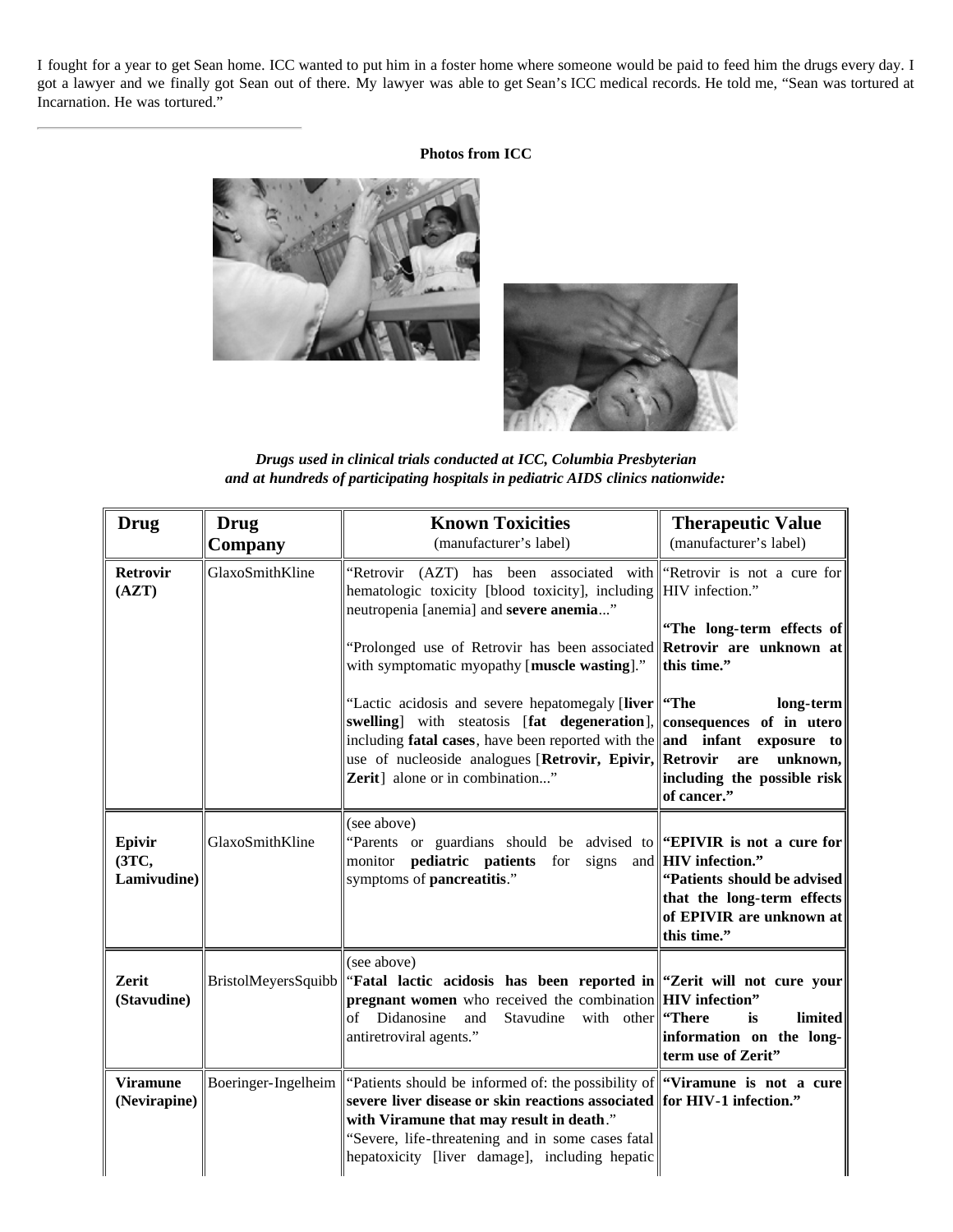|                                         |                     | necrosis [liver death] and hepatic failure, has been<br>reported in patients treated with Viramune."<br>"Severe, life-threatening skin reactions,<br>including fatal caseshave included cases of<br>Stevens-Johnson syndrome, toxic epidermal<br>necrolysis [skin death]"                                                             |                                               |
|-----------------------------------------|---------------------|---------------------------------------------------------------------------------------------------------------------------------------------------------------------------------------------------------------------------------------------------------------------------------------------------------------------------------------|-----------------------------------------------|
| <b>Ritonavi</b><br>(Norvir)             | Abbott Laboratories | "Redistribution/accumulation of body fat  "Norvir is not a cure for<br>including central obesity, dorsocervical fat HIV infection"<br>enlargement (buffalo hump), peripheral<br>wasting, breast enlargement," "Lipid<br>Disorders,"<br>"Substantial increases in the concentration of<br>total triglycerides and cholesterol."        |                                               |
| Kaletra<br>$(Ritonavir +$<br>Lopinavir) | Abbott Laboratories | (see above)<br>"Long term carcinogenicity studies of Kaletra "Kaletra is not a cure for<br>in animal systems have not been completed."<br>"In male micethere is a dose dependent "The long-term effects of<br>increase in the incidence of both adenomas and Kaletra are not known at<br>carcinomas [malignant tumors] in the liver." | $\parallel$ HIV infection."<br>   this time." |



*Photos of an infant with Stevens-Johnson Syndrome, a blistering, peeling, potentially fatal skin rash. It is one of the known side-effects of the AIDS drug Nevirapine. Nevirapine is one of the primary drugs being readied for distribution in Africa.*

**Eight of over 200 current or recent drug studies conducted at ICC and Columbia Presbyterian (and 800 nationally):**

<http://www.icc-pedsaids.org/page4.htm>[www.clinicaltrials.gov](http://www.clinicaltrials.gov/)

- **The Effect of Anti-HIV Treatment on Body Characteristics of HIV-Infected Children**
- **Conditions: HIV Infections; HIV Wasting Syndrome; Lipodystrophy** Sponsors: NIAID and NICHD
- **The Effects of Anti-HIV Therapy on the Immune System of HIV-Positive Children** Sponsors: NIAID and NICHD
- **Comparison of Stavudine Used Alone or in Combination with Didanosine in HIV-Infected Children**  $\bullet$ Sponsor: NIAID
- **HIV Levels in Cerebrospinal Fluid and Brain Function in Patients Receiving Anti-HIV Drugs** Sponsors: NIAID, NINDS (Nat. Inst. Neurological Disorders and Strokes), NARC (Neurologic AIDS Reseach Consortium)
- **A Study of Lopinavir/Ritonavir in Infants with HIV** Sponsors: NIAD, NICHD
- **A Study to Compare Different Drugs Used to Prevent Serious Bacterial Infections in HIV-Positive Children** Sponsors: NIAID, Pfizer, Glaxo
- **The Safety and Effectiveness of Valacyclovir HCI in the Treatment of Herpes Simplex or Varicella/Zoster Infections in HIV-1 Infected Children**

Sponsors: NIAID, Glaxo

**The Safety and Effectiveness of Treating Advanced AIDS Patients between the Ages 4 and 22 with Seven Drugs, Some at Higher than Usual Doses** Sponsor: NIAID, NICHD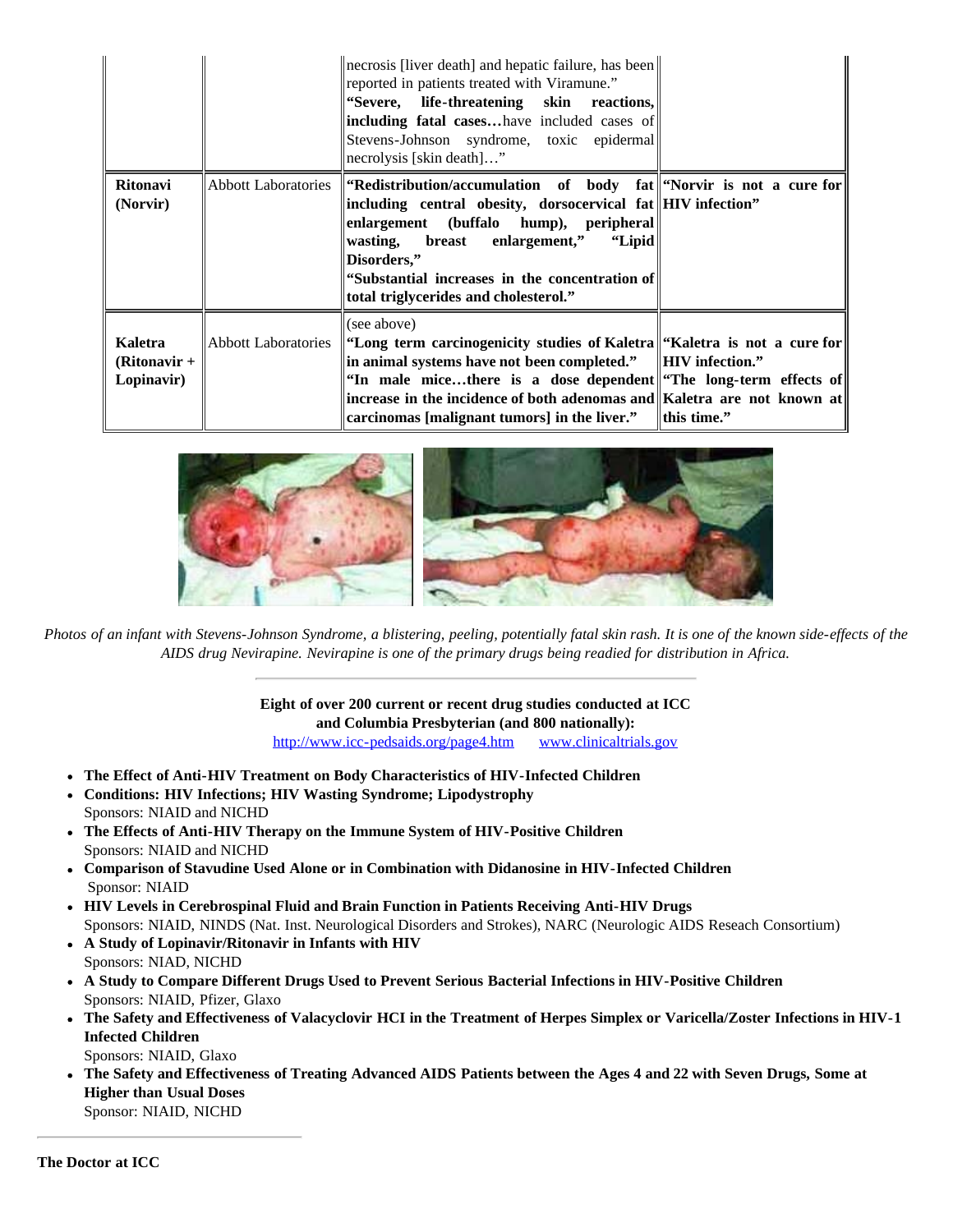*To confirm Mona's story, I spoke with Dr. Katherine Painter, the medical director of ICC. I asked her about AIDS drugs, clinical trials and the stomach surgery for children who can't or won't take the drugs. Dr. Painter told me that the greatest challenge facing children at ICC isn't illness, but compliance with their drug regimen. She also confirmed that there are "loads and loads of studies being done on children."*

### **Liam Scheff: What does ICC do?**

**Dr. Katherine Painter (Medical Director of Incarnation Children's Center):** ICC deals with children who are medically complex but not acutely sick, and whose medical care provides more challenges than most. We're having an increase in referrals over the last years to deal with medication adherence. There are a fair number of children whose HIV illness may be well controlled but whose families are experiencing difficulty complying with the child's medication regimen.

What we're asking of our families and patients in terms of adherence is something beyond 100% - All of their medicines all the time, whether they have them on-hand or not, whether the medication makes them sick, or whether they're sick with a concurrent illness.

ICC is affiliated with Columbia Presbyterian. We work as a magnet for about six New York hospitals – Columbia Presbyterian, Harlem Hospital, New York Hospital, St. Luke's/Roosevelt, King's County Brooklyn and SUNY. We get referrals from outpatient HIV clinics in the city, in the five boroughs and in Westchester along the island. Most clinics are set up in medical centers.

### **LS: Does ICC participate in clinical drugs trials?**

**Painter:** Many of the clinics that refer to us are participating in clinical drug trials. Children participating in a drug trial undergo monitoring, testing, and supply of an experimental drug through their outpatient clinic and we maintain that treatment here.

### **LS: When I search the Government Clinical Trial database, I find loads and loads of studies being done on children.**

**Painter:** There are loads and loads of studies being done on children.

### **LS: I know that the medications are hard to take and have side effects. How do you get a child to take the drugs?**

**Painter:** One of the issues with children is that they can't swallow large pills. Many of the meds are horse pill size and come in multiple pills. The alternative liquid or powder formulations are not very palatable. They have a significant, lingering, bitter taste. We mix them with chocolate syrup. Some children can take this, others can't. For some cases, it's better administered through a Gastric tube.

### **LS: Is that the nose or stomach tube?**

Painter: That's the stomach tube. The nose tube is a Naso-Gastric tube. It's appropriate for short term interventions. It has to be changed weekly from one side of the nose to the other to minimize sinus infection. You have to listen each time you push the medication or supplementation through the tube to make sure that the air bubbles you're hearing are in the stomach, and not in the lungs, because it can be displaced.

### **LS: What's a Gastric tube?**

Painter: A Gastric tube (G-tube) goes through a small opening into the stomach.

### **LS: How do you put in a G-tube?**

Painter: A surgeon does that. It's done in the operating room, under anesthesia. The surgeon passes an endoscopy tube [a fiber-optic camera down the throat] which allows him to see the inside of the stomach. Then from the outside, the surgeon places the tube surgically –

### **LS: He cuts through the abdomen?**

Painter: Well, right, yeah, you're actually cutting through the skin, through the abdominal wall musculature, and then through the stomach. It creates a very small hole, about a quarter inch. It takes several weeks to heal well, so it's a bit tender. A small tube is placed through the opening or stoma. From the outside you can connect a syringe or feeding tube. The opening can be closed when not in use [by a plastic seal], which extends less than half and inch from the stomach. Some types are called buttons.

On the inside of the stomach is a device that holds the tube in place called a balloon, which is filled with water to a size that can't be pulled back through the stoma.

### **LS: When is this surgery deemed necessary or appropriate?**

**Painter:** When other interventions to help a child take a medicine by mouth have failed.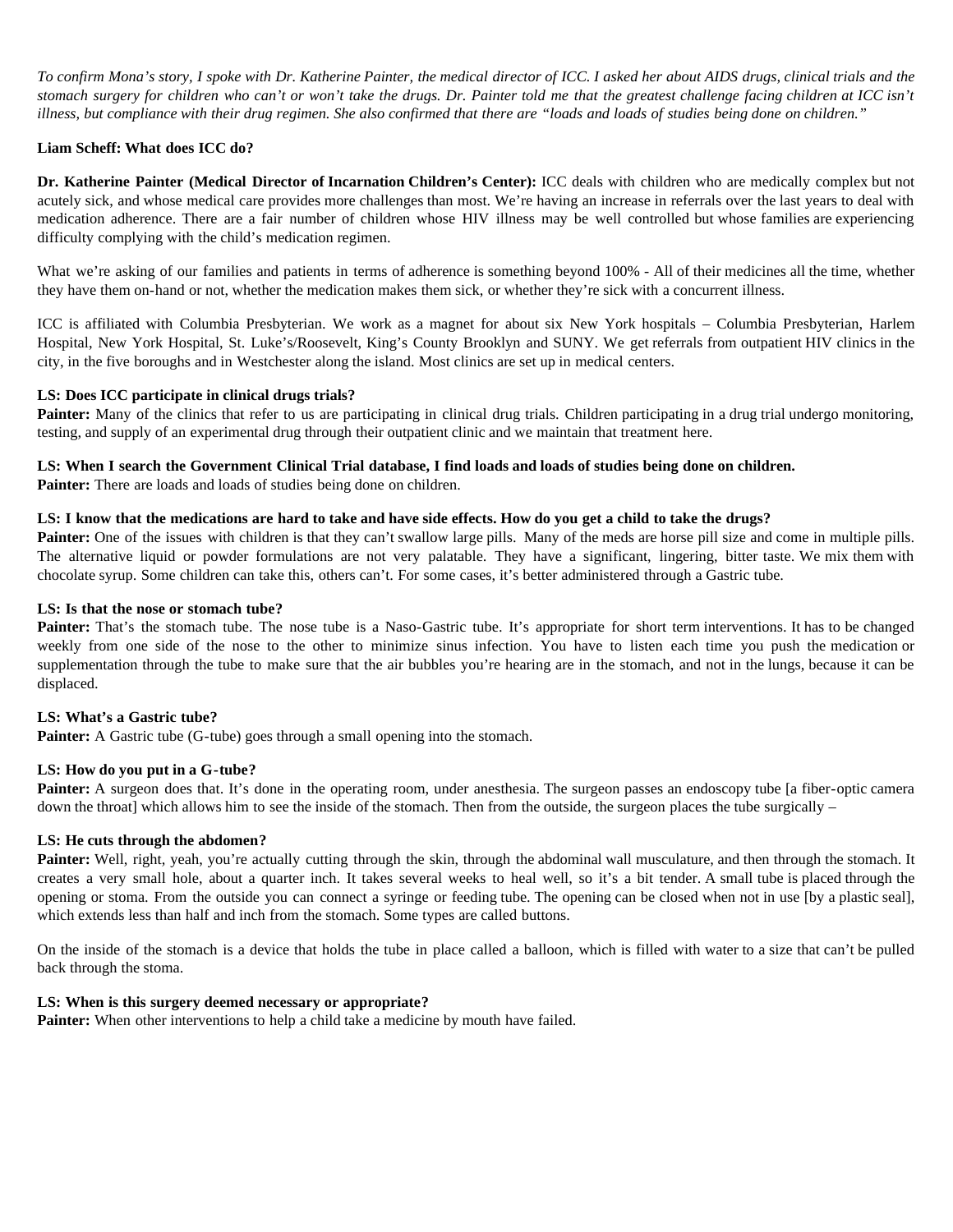



*G-tube or PEG (Percutaneous Endoscopic Gastronomy) Tubes. G-tube Surgery. The brochure for ICC reads – "a sanctuary of love, a home-like nurturing residence…"*

**Side Story: Read [The Nurse's Story:](http://www.altheal.org/toxicity/nurse.htm) A pediatric nurse from ICC gives her account of successfully treating HIV positive children without AIDS Drugs.**

### **Dana**

*In 2002, just as Mona got Sean back from ICC, the doctors decided that Dana (Sean's sister) should be put on AIDS drugs, even though she wasn't ill.*

**Mona:** Dana wasn't sick. She'd never had a major illness. The doctors said her Tcells were low, so he put her on Viracept, Epivir, Zerit, and Bactrim.

### **LS: What was her reaction to the drugs?**

**Mona:** She was throwing up constantly. Over the next two months, she started complaining of back and head pain, which got so bad I had to take her to the emergency room.

Beth Israel diagnosed it as Langerhans Syndrome, which is a childhood disease similar to cancer. Langerhans affects bone. It damaged one of her vertebrae. It can be treated with chemotherapy, but it's a low level dose, much lower than a standard cancer treatment.

Beth Israel knew about Dana's HIV status. They told me, "We're going to ship her over to Presbyterian for a new diagnosis. Because of her HIV status, there may be a possibility that this is AIDS."

So they sent her to Presbyterian, where the doctor wrote in her records – "Langerhans Syndrome" but added, "May be associated with HIV." Langerhans Syndrome is not an AIDS-defining illness. There is no entry anywhere in the medical record of an association between Langerhans and HIV. But Presbyterian called it AIDS and gave her a much stronger chemotherapy appropriate for an adult cancer. Then they switched her medication to Kaletra.

### **LS: Kaletra – that's the fast-track approved drug that causes cancer?**

**Mona:** Right. It states clearly in the manufacturers insert that Ritonavir – one of the ingredients in Kaletra – causes cancer in test animals, and that testing isn't complete in humans. How do you give a child with cancer a drug that causes cancer?

The Kaletra made her heave and throw up. They were afraid that she'd become crippled if her back shifted in any way. So they put a brace on her to keep her still, and kept her on the drug. They gave her three months of chemotherapy, and the cancer was gone. They couldn't find a trace of it. But they gave her another 3 months of chemotherapy anyway.

Right after her diagnosis in January (2003), Presbyterian called ACS and said I was putting Dana in jeopardy by not giving her the drugs. ACS took Dana out of our home and put her into ICC.

We went to court to get her back. Dana's doctor at Presbyterian had to testify. When she was questioned under oath, she listed all the deadly side effects of the drugs - all of them. She knew exactly what all of them did. The judge asked her how she got the kids to take the drugs. And she said "We're like Nazis when it comes to compliance." Those were her words.

The Department of Health came to ICC three weeks ago for an inspection. They said that the children could no longer be restrained when they didn't want to take the drugs. They said that the children didn't have to take the drugs if they didn't want to; they have a legal right to refuse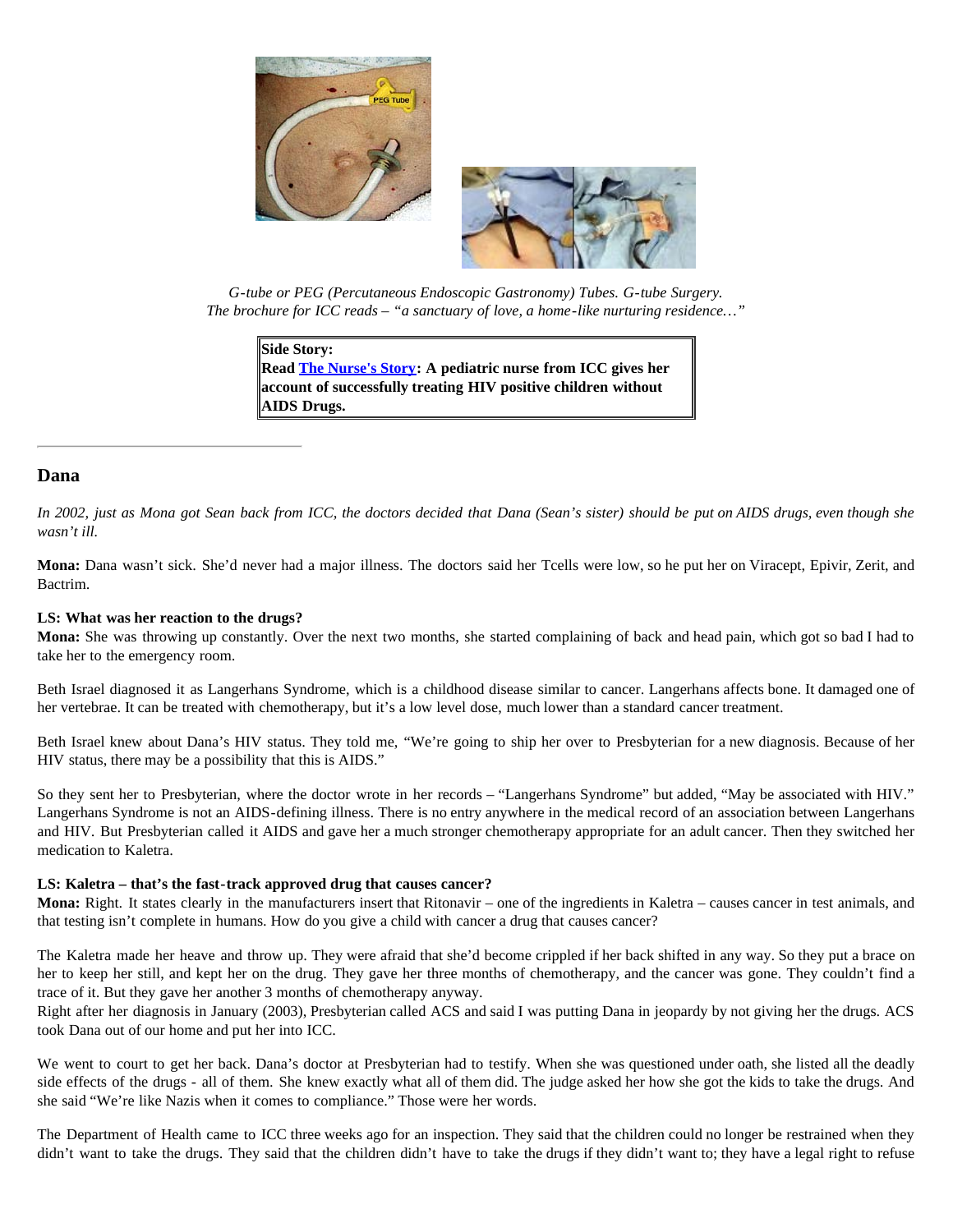medications. But the social workers and doctors told the children, "Sure you can refuse, but if you do there will be consequences."

### **LS: What are the consequences?**

**Mona:** The surgery.

*Today Dana remains at ICC. She is 16. ACS is trying to put her in a foster home where she'll live with a stranger who's paid to give her the drugs. Mona is trying to bring her home. In August 2003, The Make-a-Wish foundation gave Dana the gift of a Disney Cruise to Bermuda. ACS told Dana that she was not allowed to leave the country, and cancelled her trip.*

*Sean's blood is tested regularly to make sure that he's taking the drugs. He's been on AIDS drugs all his life. He weighs 51 pounds and is about 4 feet tall. Sean is now 13 years old.*

*During our interview, Dr. Painter of Incarnation Children's Center told me that there was some good news about HIV. She said, "HIV is no longer a death sentence, it's a chronic, manageable condition," – as long as you take the drugs. But Jacklyn Herger (see link below to – "The Nurse's Story" – part of complete story) and Mona Newberg both successfully treated pediatric AIDS without AIDS drugs. In fact, their children were most sick when the drugs were used. Is their experience valid? Is it reproducible? According to Incarnation Children's Center, the answer is "Yes."*

*From ICC's published history: "Early in the [AIDS] epidemic, HIV disease of childhood was considered to be a downhill course leading to death. But in the late 1980's, before AZT was available, many very ill children admitted to ICC got dramatically better with proper nurturing and high quality medical and nursing care."*

*ICC successfully treated pediatric AIDS without toxic AIDS drugs. This startling revelation brings to mind a number of questions: Are the drugs necessary? Why are we using them if there are better options? And…*

### **What Do We Really Know About HIV?**

In July 2003, the esteemed science journal Nature Medicine published an article called "HIV-1 Pathogenesis" by AIDS researcher Mario Stevenson of the University of Massachusetts Medical School. The article was part of its "20 years of AIDS science" special edition.(6)

The article states with surprising candor what many researchers have been saying for a long time: We don't know how HIV might cause any disease, and we can't prove that it does. The paper begins:

"Despite considerable advances in HIV science in the past 20 years, the reason why HIV-1 infection is pathogenic **is still debated**... considerable efforts have gone into identifying the mechanisms by which HIV-1 causes disease, and **two major hypotheses have been forwarded.**"

Stevenson is using the careful and somewhat deceptive language of an academic. But what he's saying is straightforward: Despite 20 years and 118 billion dollars spent on AIDS ("considerable efforts"), no one's proven how ("the mechanisms" by which) HIV might cause any disease (is "pathogenic"), and no one can prove that it does (it's "still debated"). What Stevenson offers instead of actual proof are two "major hypotheses."

In science, a "hypothesis" is an idea or proposal about how something might work. A hypothesis isn't a fact, it's a guess that a scientist tries to prove is accurate and true. If a hypothesis fails, it's discarded, so that new, better, more accurate ideas can be heard.

Stevenson further explains that we don't know how HIV might damage, let alone kill cells, "…**it is debatable** whether lymphocyte [white blood cell] damage is due to the direct killing of infected cells..." and we don't have any idea how HIV affects immunity, "…processes contributing to the immune activation state in HIV-1 infection are **not well understood**..." The HIV hypothesis states that HIV kills T-Cells, but Stevenson tells us bluntly that this has never been proven.

Because HIV's ability to cause any disease remains an unproven, "still debated," hypothesis, it would be more accurate and honest to rephrase Stevenson's initial assertions as follows: "Despite considerable advances in HIV science in the past 20 years, the reason why HIV-1 infection is assumed to be pathogenic is still debated… considerable efforts have gone into identifying the mechanisms by which HIV-1 is assumed to cause disease, *yet no one has identified a single mechanism that proves the hypothesis is valid.*"

Stevenson concludes the paper by returning to the main theme – the HIV hypothesis has failed proof:

"There is a general misconception that more is known about HIV-1 than about any other virus and that all of the important issues regarding HIV-1 biology and pathogenesis have been resolved. On the contrary, **what we know represents only a thin veneer on the surface** of what needs to be known."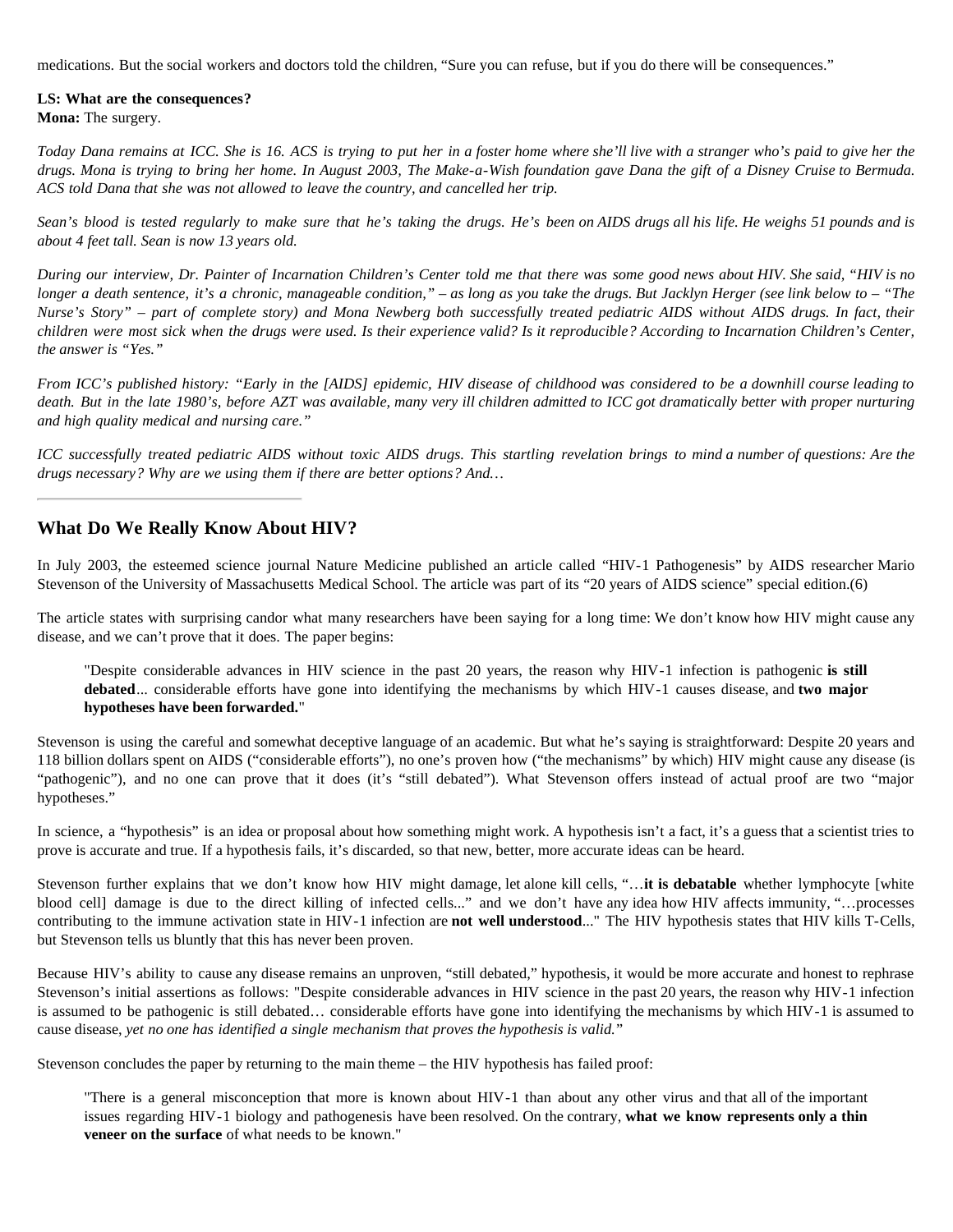Stevenson is clear -- we know almost nothing -- only "a thin veneer," about HIV's "biology and pathogenesis," that is, what HIV might look like, how it might work, and if it causes any illness at all. This is very different from what we're told by the media and the medical establishment about HIV and AIDS. But according to the academically-reviewed article in Nature Medicine," HIV pathogenesis remains an unproven hypothesis.

If we don't know how HIV works, or if it makes anyone sick, then it's unethical to treat any HIV positive person with potentially fatal pharmaceuticals, which the manufacturers themselves admit, do not cure AIDS.

In addition to their long list of serious and potentially fatal side-effects, all AIDS drugs also list this **printed warning**:

**"This drug will not cure your HIV infection…Patients receiving antiretroviral therapy may continue to experience opportunistic infections and other complications of HIV disease…Patients should be advised that the long-term effects are unknown at this time."**

### **What Do HIV Tests Measure?**

When you take an HIV test, your blood isn't tested for a virus, it's tested for your body's natural antibody response to the proteins in the HIV test. These proteins are supposed to stand in for HIV.

In order for an antibody test to be clinically meaningful and accurate, its proteins must belong to a specific virus or particle. This is not the case with the proteins in the HIV test. These proteins, which are grown in artificially-stimulated cell cultures, have been accurately analyzed in the lab, and they don't belong to any specific virus or particle.(16)

In fact, these proteins occur commonly in both sick and healthy people. What HIV tests are known to measure is not the presence of a virus, but is instead, your body's natural "antibody" response to commonly-occurring proteins.

### **What does HIV-Positive mean?**

The HIV test measures "antibody" response to these commonly-occurring proteins. We produce "antibodies" to all the foreign material we encounter - germs, yeast, fungi, bacteria, pollutants, even food. Antibodies are proteins that are produced by our white blood cells to help identify foreign matter in our blood. They "grab" onto the foreign protein so that it can be processed safely.

Antibodies tend to be cross-reactive. That is, one antibody can grab onto a wide variety of proteins. The proteins in the HIV-test are commonly-occurring, and so they cross-react with an even wider variety of antibodies. This non-specific "cross-reaction" is the actual meaning of "HIV-positive."

### **How cross-reactive is the HIV-Test?**

HIV tests can cross-react with antibodies produced from nearly 70 disease (and non-disease) conditions. These include yeast infections, arthritis, hepatitis, herpes, parasitic infections, drug use, tuberculosis, inoculations, colds and prior pregnancy (1-3). The HIV test is also more reactive with people who are chronically exposed to environmental stressors, bacteria, fungi, parasites and toxins (for example, people living in poverty without sufficient food and clean water, such as in Africa).

If you've been exposed to any of these conditions, your body will produce antibodies that can react with the HIV test proteins. This nonspecific antibody reaction is what's known as "HIV-positive."

The term "HIV-positive" only has one valid meaning: "Non-specific antibody to commonly-occurring protein-positive." An HIV-positive test result may help identify patients who have a lot of antibodies in their blood. This can indicate a high historical exposure to illness, which can serve as a warning to better support immune function by improving general health. But it's in no way indicative of a terminal, fatal virus or condition.

This is very different from what we've been told about HIV tests for nearly 20 years. But the FDA and the test-makers are legally obligated to state the limitations of their tests. (From HIV test package inserts):

- "At present there is **no recognized standard** for establishing the presence or absence of HIV-1 antibody in human blood." (Abbott Laboratories HIV Test - ElA)
- "The risk of an asymptomatic person with a repeatedly reactive serum developing AIDS or an AIDS-related condition is **not known**." (Genetic Systems HIV Test - Peptide EIA)
- "The AMPLICOR HIV-1 MONITOR test is **not intended to be used** as a screening test for HIV or as a diagnostic test to confirm the presence of HIV infection" (Roche, Amplicor HIV Test – PCR).
- "**Do not** use this kit as the sole basis of diagnosis of HIV-1 infection." (Epitope, Inc. HIV Test Western Blot)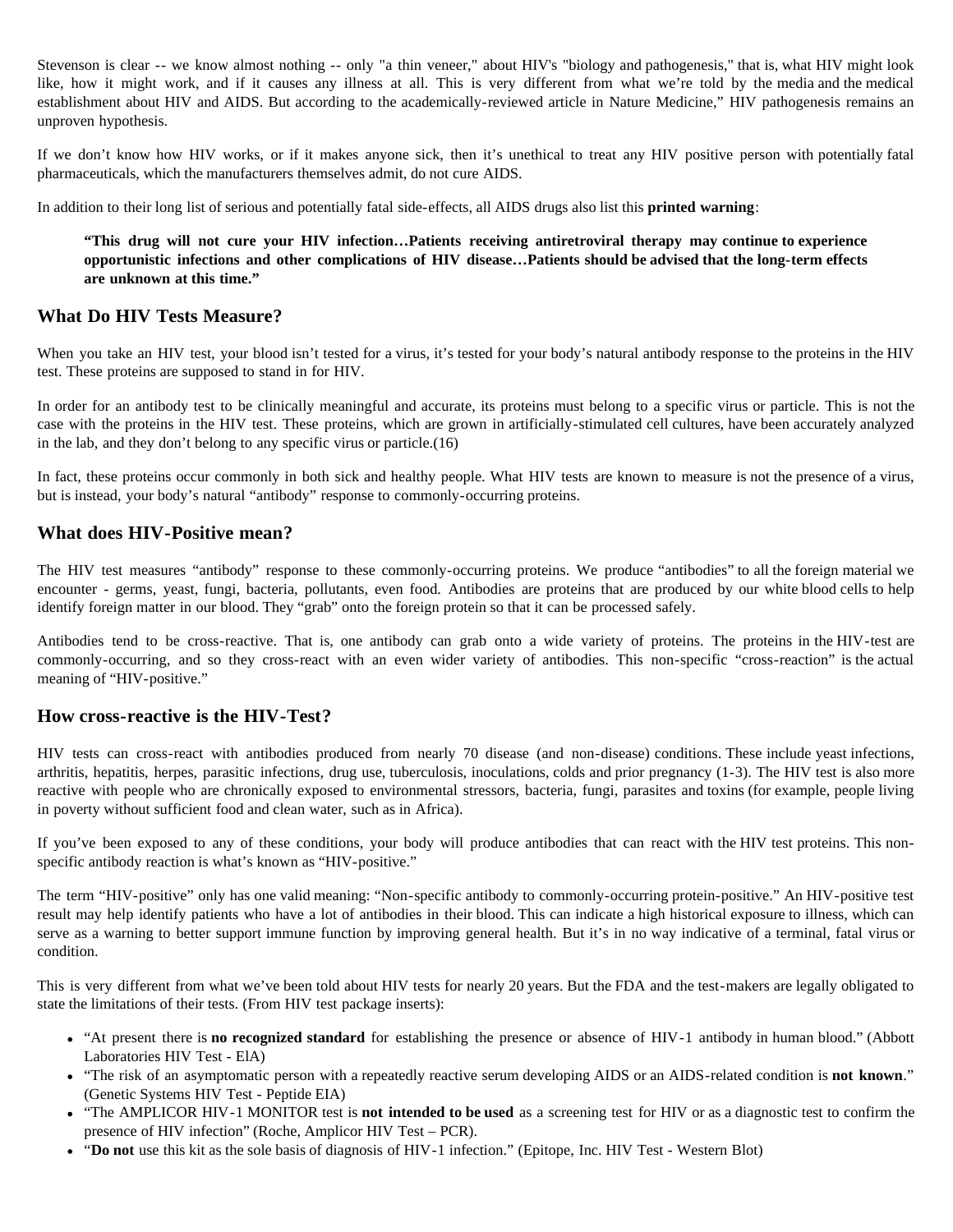"[Positive test results can occur due to] **prior pregnancy, blood transfusions... and other potential nonspecific reactions.**" [Vironostika HIV Test, 2003].

The medical literature is also clear about the lack of specificity of HIV tests:

"**False-positive ELISA [antibody] test results** can be caused by alloantibodies resulting from **transfusions, transplantation, or pregnancy, autoimmune disorders, malignancies, alcoholic liver disease**, or for **reasons that are unclear**... The WB [Western Blot antibody test] is not used as a screening tool because... it yields an **unacceptably high percentage of indeterminate results.** "

*Doran TI, Parra E. False-Positive and Indeterminate Human Immunodeficiency Virus Test Results in Pregnant Women. Archives of Family Medicine. 2000 Sep/Oct;9:924-9.*

"**False-positive HIV ELISAs have been observed with serum from patients with a variety of medical conditions unrelated to HIV infection**.... False-positive HIV ELISAs [also] occur because of **human or technical errors** associated with doing the tests or **because of antibodies that coincidentally cross-react with HIV or nonviral components in the tests**... Notable causes of **false-positive reactions** have been anti-HLA-DR antibodies that sometimes occur in **multiparous [pregnant more than once] women** and in **multiply transfused patients**. Likewise, antibodies to **proteins of other viruses** have been reported to **cross-react** with HIV determinants. False-positive HIV ELISAs also have been observed recently in persons who received **vaccines** for influenza and hepatitis B virus"

*Proffitt MR, Yen-Lieberman B. Laboratory diagnosis of human immunodeficiency virus infection. Inf Dis Clin North Am. 1993;7:203-19.*

Regardless of what the FDA-mandated warnings or the clinical research tells us, these non-specific tests are used to tell people that they're infected with a deadly virus.

The test makers are aware that HIV-positive test results occur because of "prior pregnancy, blood transfusion…and other nonspecific reactions," "vaccines," "human or technical errors," "transfusions, transplantation, or pregnancy, autoimmune disorders, malignancies, alcoholic liver disease, or for reasons that are unclear." Given all of this cross-reactivity…

### **How do we know who is really HIV-positive?**

The answer to this question has more to do with sociology than science. Lab technicians, doctors and nurses are instructed by the test manufacturers to make this determination subjectively, based on socio-economic and sexual criteria.

The HIV test has two different names for identical test reactions: "nonspecific" and "specific." A **"nonspecific reaction" (HIV-negative or indeterminate)** is the diagnosis given to people determined to be in the **"low-risk group."** A **"specific reaction" (HIV-positive)** is the diagnosis determined to be in the **"high-risk group."**

### **Social, Sexual and Economic Bias in HIV Testing:**

Who are the people in these groups? The "high-risk group," according to the test manufacturers, consists of **"prison inmates, STD clinic patients, inner city hospital emergency room patients… homosexual men [and] intravenous drug users."** The "low-risk group" isn't defined, but can be assumed to include people outside of poverty situations who are under less social, ethnic and economic stress.

For people in the "high-risk group," an antibody reaction is more likely to be considered "specific" (HIV positive). However, for the "low-risk group," the test manufactures state that "nonspecific reactions [HIV negative] may be more common than specific reactions [HIV positive]. (Vironostika HIV Test, 2003)."

**What makes a "nonspecific" (HIV negative) reaction "more common" [more likely] than a "specific" (HIV positive) reaction in the "low-risk group"?**

### **What makes a "specific" reaction "more common" in the "high-risk group?"**

The answer to this question is different from test to test, lab to lab, and country to country. There are no standards for what makes a test "HIVpositive."

"At present there is **no recognized standard** for establishing the presence or absence of HIV-1 antibody in human blood." (Abbott Laboratories HIV Test - ElA)

The final analysis belongs to the subjective interpretation of the person or institution giving the test. The test manufacturers are telling the lab technicians, doctors and nurses who are reading these tests that it's acceptable to determine HIV test results based on subjective consideration of an individual's ethnic, social, sexual and economic status.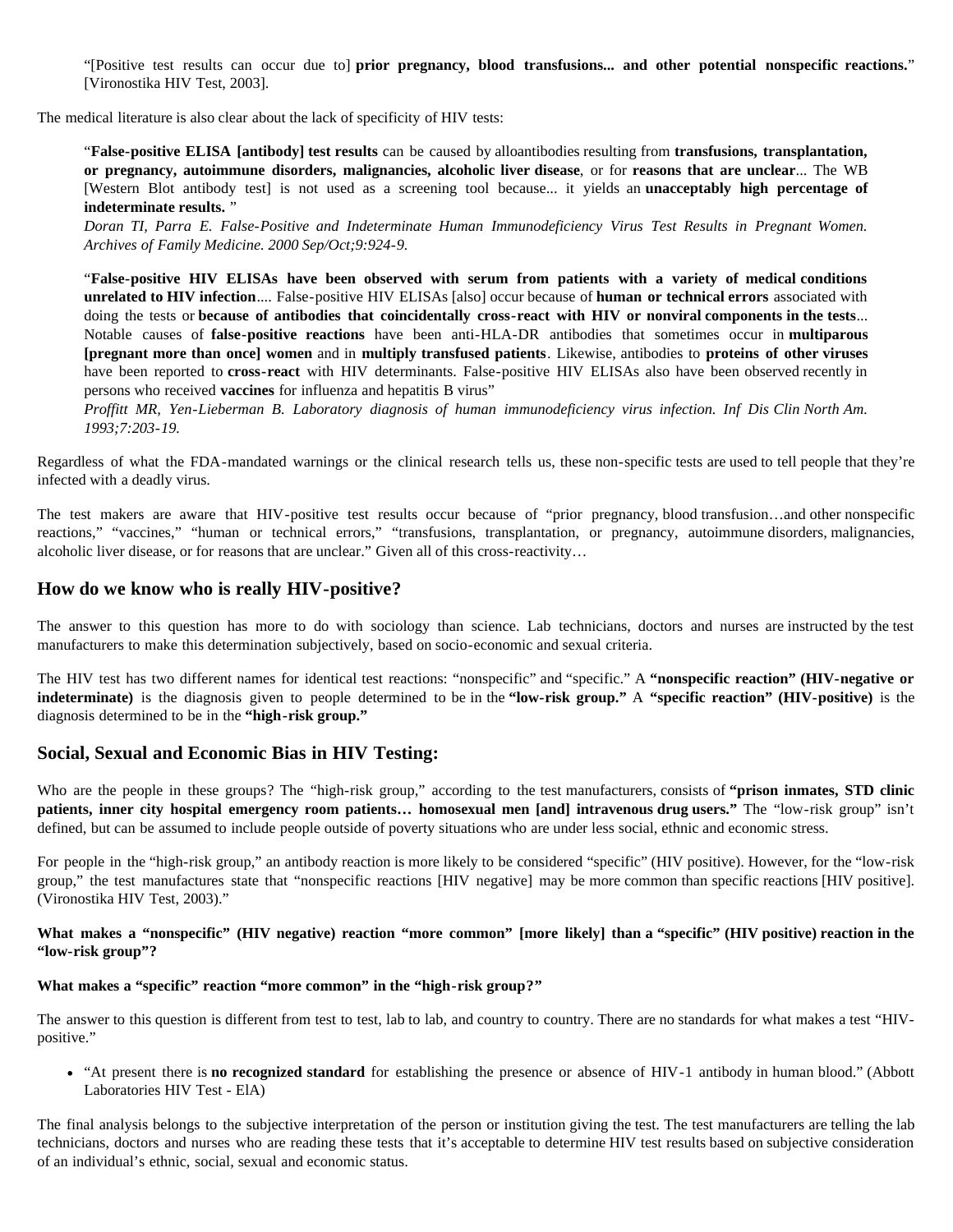"Both the **degree of risk** for HIV-1 infection of the person studied and the degree of reactivity of the serum **may be of value in interpreting** the test" – (Abbott Laboratories HIV Test – EIA)

It is highly unethical to assume that two identical reactions mean different things, based on socio-economic factors and sexual preference, but that is exactly what is being done every day in HIV test labs.

Given the subjective, variable interpretation of HIV tests, how accurate are they at predicting illness? The medical literature makes this very clear:

"Most patients (68 to 89%) from **low risk groups** who show reactivity on screening tests will have **false-positive results… The predictive value of a positive ELISA varies from 2% to 99%**....The Western blot method **lacks standardization**, is cumbersome, and is **subjective in interpretation** of banding patterns. " *Steckelberg JM, Cockerill F. Serologic testing for human immunodeficiency virus antibodies. Mayo Clin Proc. 1988;63:373-9.*

HIV antibody tests are exactly **2% to 99%** accurate, depending on a **subjective interpretation** of your "risk group," made by whoever is reading your test. In other words, they're not accurate at all.

The result of this inexcusable lack of medical standards is that if you're black, Hispanic, poor, using drugs, in prison, gay or pregnant, then a "nonspecific" test result becomes a life sentence. You're put on toxic drugs and your children can be drugged and taken away from you.

The tests being used on Sean, Dana, Elaine and Liz (see "[The Nurse's Story"](http://www.altheal.org/toxicity/nurse.htm)), as well as thousands of people around the globe, don't tell us anything about them that we can't tell by hearing their life stories: they're poor, black, Hispanic, pregnant, they've used drugs, and they've been exposed to stress and illness.

But even if you decide to believe that a non-specific antibody reaction actually represents a virus, there's still a problem. No one knows how HIV is supposed to work. As Stevenson points out in Nature, no one knows how HIV infects a cell at all, let alone how it causes disease, if indeed it does. Despite "considerable efforts," we have "two major hypotheses."

Stevenson concludes his "Nature" article by acknowledging how little is known about HIV. "[W]hat we know represents only a thin veneer on the surface…" But like most AIDS researchers, he remains stuck to the failed hypothesis. In order to understand HIV better, Stevenson writes, "a permissive, small animal model would be a key experimental tool."

AIDS researchers, failing to prove the HIV hypothesis accurate and true, have instead clung onto it stubbornly for 20 years, prescribing AIDS drugs to patients in spite of the terrible inaccuracy of the HIV test. According to Stevenson, they haven't even done the appropriate experiments in animals before inflicting toxic pharmaceuticals onto the general population.

But this doesn't seem to bother NIAID, the NIH, Genentech, Glaxo, Pfizer, Harlem Hospital, Beth Israel, Columbia Presbyterian, or any of NY hospitals that feed children to ICC. They don't need an animal model. They do their experiments on children.

### **Afterword**

The treatment of patients at ICC currently violates every one of the ethical standards for medical experiments set out by international courts after World War 2.

- The children at ICC are enrolled in drug trials without their knowledge,
- And without the consent of their parents or guardians.
- The experiments are neither safe nor necessary.
- The drugs used are known to cause disability and death.
- Children who refuse the drugs are force fed, then surgically altered.

Is this acceptable behavior? Or do we need another Nuremberg Trial to remind ourselves how to be civilized?

The experience of Mona, Jacklyn and their childen is not unique. It is mirrored by patients throughout the United States and across the globe who have made sick by the irrational, profit-driven use of dangerous pharmaceuticals. Informed mothers who try to protect their children from deadly drug therapies are labeled renegades, and risk losing their children to state agencies closely aligned with - and even by funded by - the very companies that produce and sell the drugs.

If this is to stop, it will be up to all of us - citizens, scientists, health advocates, activists, mothers, fathers and family members - to bring this to public attention, to protect the rights of these children, and to remind the medical establishment of their sacred oath: "Primum Non Nocere." First, Do No Harm.

**There are organizations dedicated to protecting human rights and preserving medical and social ethics. If you're disturbed by this**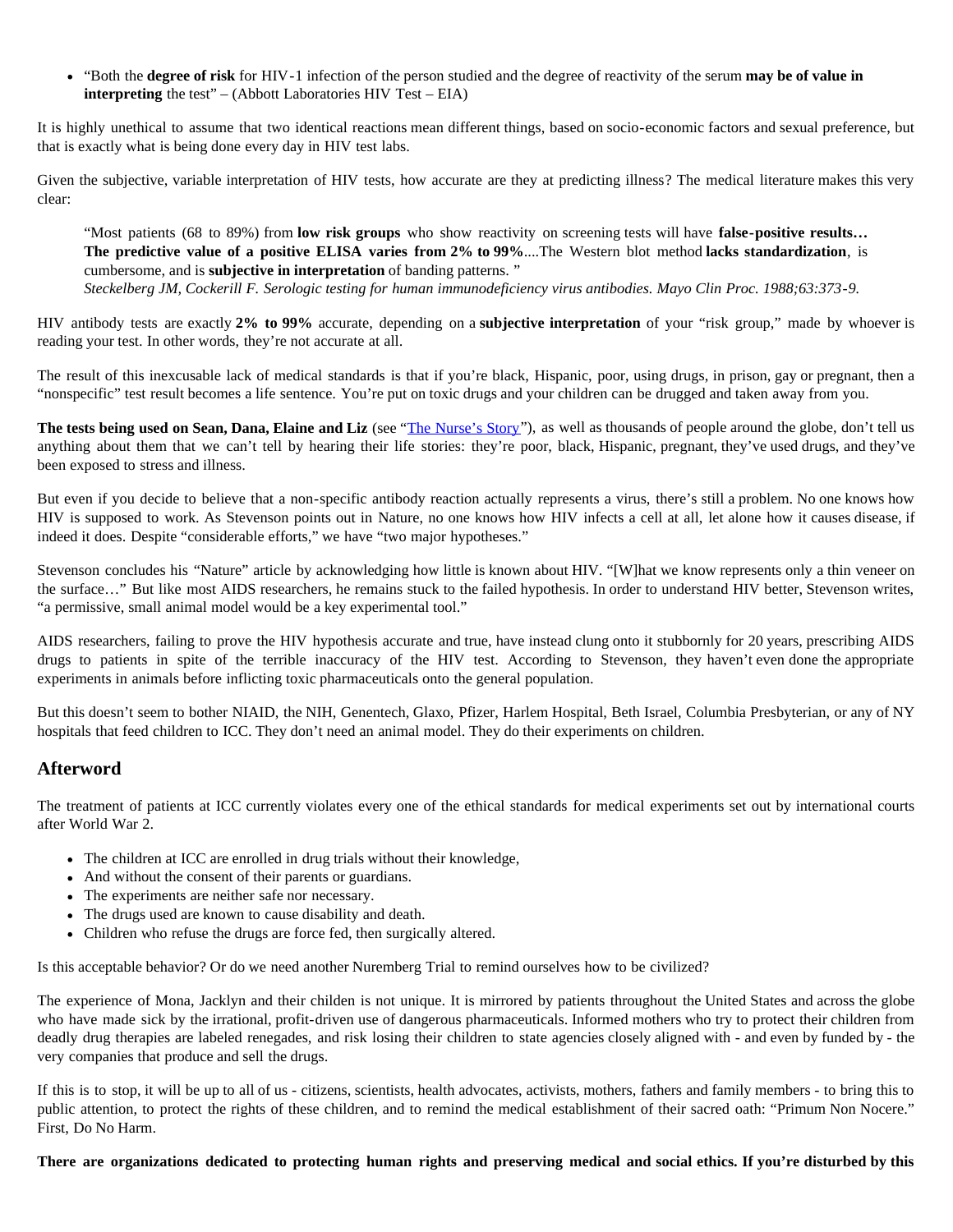**story, let them know about it.**

| Organization                        | <b>Phone / Fax</b>                                                    | <b>Address</b>                                   | <b>Web Address/Email</b>                                      |
|-------------------------------------|-----------------------------------------------------------------------|--------------------------------------------------|---------------------------------------------------------------|
| <b>Amnesty International</b>        | $T(212)$ 807-8400/                                                    | 322 8th Avenue, New York,                        | www.amnestyusa.org                                            |
|                                     | $ F(212) 463-9193 $                                                   | NY 10001                                         | admin-us@aiusa.org                                            |
| <b>Physicians Committee for</b>     | $T(202)$ 686-2210                                                     | 5100 Wisconsin Ave., Suite 400                   | www.pcrm.org                                                  |
| <b>Responsible Medicine</b>         | $F(202)$ 686-2216                                                     | Washington, DC 20016                             | pcrm@pcrm.org                                                 |
| <b>Alliance for Human Research</b>  |                                                                       | 548 Broadway, 3rd floor,                         | http://www.ahrp.org/about/about.html                          |
| <b>Protection</b>                   |                                                                       | New York, NY 10012                               | veracare@rcn.com                                              |
| A.C.L.U. New York                   | $T(212)$ 344-3005                                                     | 125 Broad Street, 17th Floor,                    | http://www.nyclu.org/                                         |
|                                     | $ F(212) 344 - 3318 $                                                 | New York, NY 10004                               | nyclucre@capital.net                                          |
| N.A.A.C.P.                          | T (877) NAACP-98<br>24 Hour Hotline:<br>T (410) 521-4939              | 4805 Mt. Hope Drive,<br>Baltimore Maryland 21215 | http://www.naacp.org<br>washingtonbureau@naacpnet.org         |
| <b>Public Citizen</b>               | $T(202)$ 588-1000                                                     | 1600 20th Street, NW,<br>Washington, DC 20009    | http://www.citizen.org/<br>hrg1@citizen.org                   |
| <b>Prevent Child Abuse New York</b> | $\ T(518)$ 445-127<br>$T1-800$<br><b>CHILDREN</b><br>F (518) 436-5889 | 134 S. Swan St.<br>Albany, NY 12210              | www.preventchildabuseny.org<br>cdeyss@preventchildabuseny.org |

It's never too late for any doctor to examine what he or she is doing and make a change. Following the leads of Jacklyn Herger and Mona Newberg, we may not only find that a cure for Pediatric AIDS is possible, but that it's always been possible. We have nothing to lose, and everything to gain by exploring these options.

For the sake of the children at ICC, and the children yet to come – Doctors, it's time for a new hypothesis.

**[See the ICC picture gallery](http://www.altheal.org/toxicity/gallery.htm).** If only more people would understand that much of the suffering of these children has been brought about by drug toxicity and not "HIV"...

### *References:*

1) Giraldo Dr. RA. Everybody Reacts Positive on the ELISA Test for HIV. Continuum (London) 1999; 5(5): 8- 10.

2) Giraldo, Dr. RA. Tests for HIV are Highly Inaccurate. Posted during the South African Presidential AIDS Advisory Panel, 2000b. [http://www.robertogiraldo.com](http://www.robertogiraldo.com/)

3) Johnson C. Is anyone really positive? Continuum (London) April/May 1995.

- 4) Johnson C. Whose Antibodies are They Anyway? Continuum (London), September/October 1996; 4(3):4-5
- 5) Johnson C. Factors known to cause false-positive HIV antibody test results. Zenger's Magazine, San Diego,
- California; September 1996; 8-9. [http://www.virusmyth.net](http://www.virusmyth.net/)
- 6) Stevenson, Mario. HIV-1 Pathogenesis. Nature Medicine, HIV Special. July 2003. Vol.9, No. 7. 853-861.
- 7) Papadopulos-Eleopulos E, Turner VF, Papadimitriou JM, Causer D. The Isolation of HIV: Has it really been achieved? Continuum 1996;4:1s-24s.8.

8) Papadopulos-Eleopulos E, Turner VF, Papadimitriou JM, Causer D. A critical analysis of the evidence for the isolation of HIV. At Website http://www.virusmyth.com/aids/data/epappraisal.htm 1997.

9) Papadopulos-Eleopulos E, Turner VF, Papadimitriou JM, et al. Between the Lines. A Critical Analysis of Luc Montagnier's Interview Answers to Djamel Tahi. Continuum (London) 1997/8; 5(2):35-45.

10) Scheff, Liam – The AIDS Debate – The Most Controversial Story You've Never Heard. Boston's Weekly Dig. May 7, 2003.<http://www.altheal.org/texts/liamscheff.htm>

11) Lauritsen, John – The AIDS War.

- 12) Duesberg, P., Koehnlein, C., and Rasnick, D. The chemical bases of the various AIDS epidemics: recreational drugs, anti-viral chemotherapy and malnutrition. J. Biosci., 28: 383-412, 2003.
- 13) Durack, D. T. Opportunistic infections and Kaposi's sarcoma in homosexual men. The New England Journal of Medicine, 305: 1465-1467, 1981.

14) Oppenheimer, G. M. Causes, cases, and cohorts: The role of epidemiology in the historical construction of AIDS. In: D. M. Fox

(ed.), AIDS: The Making of a Chronic Disease, pp. 49-83. Berkeley: University of California Press, 1992.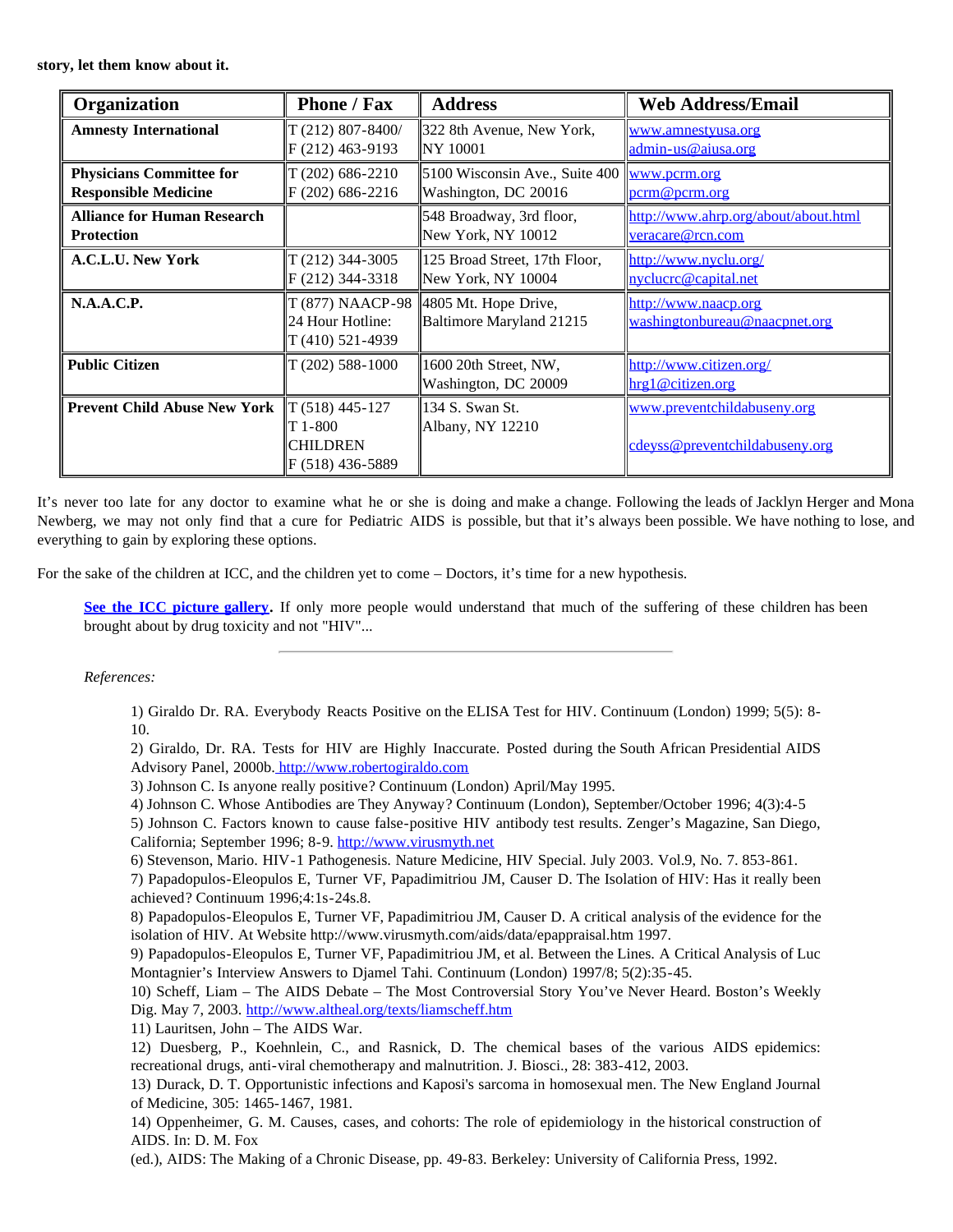15) Jaffe, H. W., Choi, K., Thomas, P. A., Haverkos, H. W., Auerbach, D. M., Guinan, M. E., Rogers, M. F., Spira, T. J., Darrow, W. W., Kramer, M. A., Friedman, S. M., Monroe, J. M., Friedman-Kien, A. E., Laubenstein, L. J., Marmor, M., Safai, B., Dritz, S. K., Crispi, S. J., Fannin, S. L., Orkwis, J. P., Kelter, A., Rushing, W. R., Thacker, S. B., and Curran, J. W. National case-control study of Kaposi's sarcoma and Pneumocystis carinii pneumonia in homosexual men: Part 1, Epidemiologic results. Ann. Intern. Med., 99: 145- 151, 1983

16) Papadopulos-Eleopulos E, Turner VF, Papdimitriou JM. Is a Positive Western Blot Proof of HIV Infection? Bio/Technology 1993;11:696-707.

\*) Christine Maggiore: "What If Everything You Thought You Knew About AIDS Was Wrong," [http://www.aliveandwell.org](http://www.aliveandwell.org/)

\*\*) Some Continuum magazines : <http://perso.wanadoo.fr/esprit-libre/continuum/continuum.htm>

Liam Scheff [liamscheff@yahoo.com](mailto:liamscheff@yahoo.com)

*French version / En français : <http://www.sidasante.com/journal/maison.htm>*

### **Read [The Nurse's Story:](http://www.altheal.org/toxicity/nurse.htm)**

*Jacklyn Herger is a pediatric AIDS nurse who worked at ICC in the early 90s. In 1996 she began the adoption process for two HIV-positive children from ICC through Catholic Home Bureau In 1998, the girls, Elaine, age six, and Liz, age four, came to live with Herger, her husband and five-year-old daughter as a family. A trained nurse, Herger gave AIDS drugs "by the book." To her shock and amazement, it was only when she stopped giving the drugs that the girls got better.*

## **Latest news!**

*(Update 14th July 04)*

### **The New York Press, (NYC's independent weekly) has picked up Liam Scheff's investigation of Pediatric AIDS medical abuse.**

The article reports the facts about AIDS drug toxicity, HIV test non-specificity, and exposes the current practice of forcedrugging children who refuse their medication through surgically-implanted stomach tubes (g-tubes).

The paper deserves credit for its courage. The NY Press has a large and active letters page. They will, no doubt, receive their share of "fan mail" from the mainstream for publishing this.

Please let them know that their decision to publish this is appreciated, and important to the health and welfare of people everywhere who are fighting medical tyranny.

So many thanks to the NY Press.

Read **"[Orphans on Trial"](http://www.altheal.org/toxicity/orphans.htm).**

5th July 2004

In January, 2004, I published "The House That AIDS Built." The story was picked up by several international papers, including the New York Post and the UK Guardian, and was reprinted throughout the world on the world wide web.

German journalist Torsten Engelbrecht read the story and formulated a series of questions for Columbia Presbyterian, the hospital which presides over ICC. He was answered by a PR firm. The answers were dishonest and unsatisfactory. What follows is a response to and a dissection of their answers using NIH documents, clinical trials, interview material, Medline articles and Department of Health statistics. Given the material provided here, it is clear that the practice of surgical forceddrugging of HIV positive children with toxic compounds is ongoing, in violation of the rights of wards of the state, and must be addressed immediately.

Read the result of this additional research: "**[The ICC Investigation Continues.](http://www.altheal.org/toxicity/icccont.htm)** [Hospital PR firm gives insufficient response to ICC Investigation](http://www.altheal.org/toxicity/icccont.htm)"